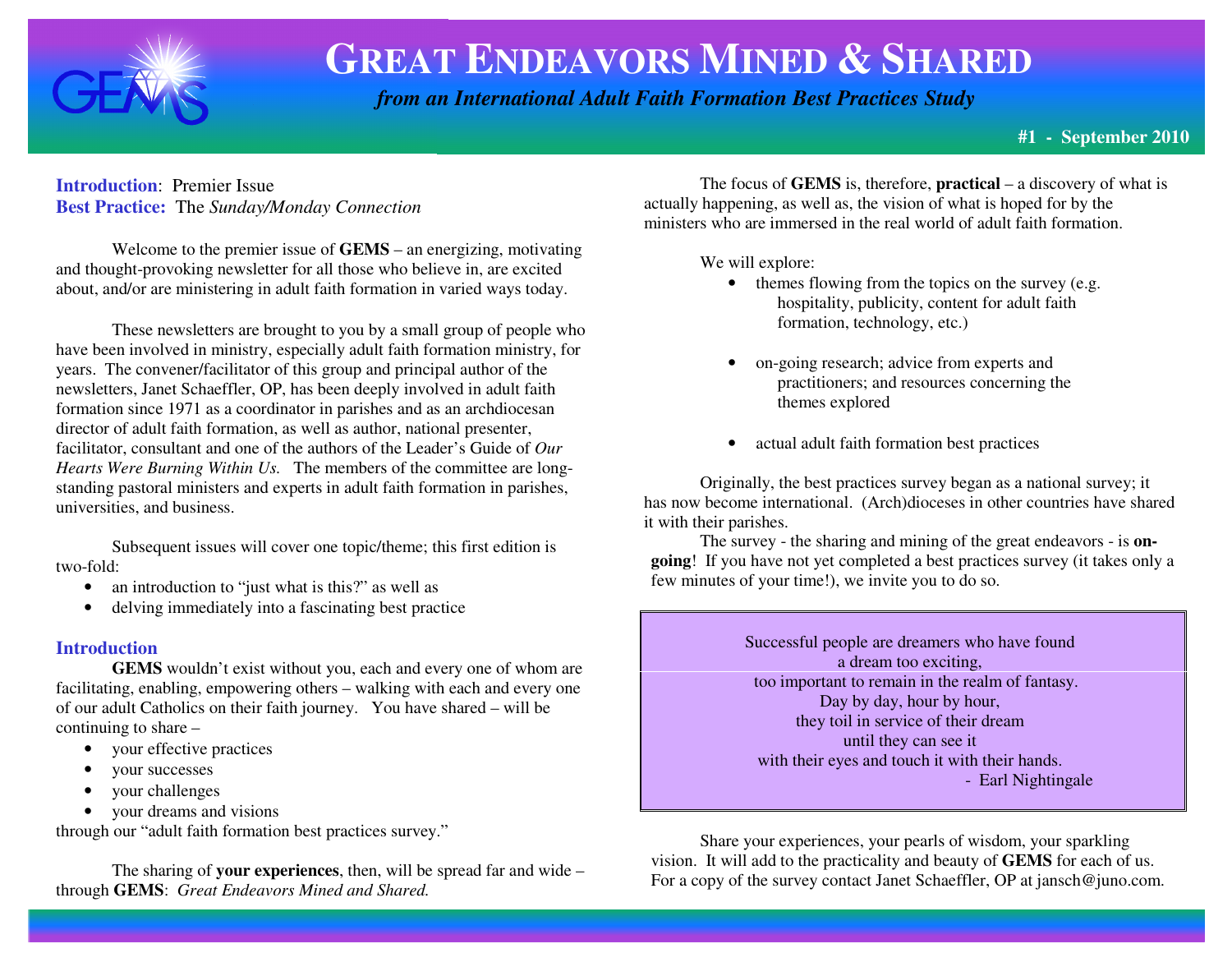#### **A Best Practice: The Sunday/Monday Connection**

 This is not only *our* featured best practice in this, our premier issue, but it was recognized by NCCL. At the Annual NCCL *(National Conference for Catechetical Leadership)* Conference in April 2010, a first-time award was given: the New Wineskins Award. This award was initiated to highlight and celebrate extraordinary achievement occurring in parishes in the ministries of evangelization and catechesis.

 Thus, our first GEM is *The Sunday/Monday Connection* -- dreamed of and carried out in ministry by Fr. Anthony Shonis, currently ministering at Holy Name of Jesus Parish, Henderson, Kentucky. He has done this unique process for the last ten years at four parishes and two black Catholic missions.

#### **What is** *The Sunday/Monday Connection?*

 Each year on Labor Day, Fr. Shonis invites parishioners to sign up if they would like him to visit them at their place of work during the coming year.

Then, throughout the year he visits one or two parishioners each week in their workplace at a time convenient for them. The purpose is not for a tour or to meet their employer or employees, but to be with them in their work setting, asking them two questions:

- What do you do?
- How do you feel about what you do?

These are the two questions Studs Terkel asked people in his famous book, *Working: People Talk About What They Do All Day and How They Feel About What They Do* (The New Press).

 Father concludes the visit by giving the person a card with a prayer by Cardinal Henry Newman that begins, "I am created to do something or to be something for which no one else is created; I have a place in God's world, which no one else has…"

Fr. Shonis then writes up the people's reflections in the coming Sunday bulletin in a column entitled, "The Sunday/Monday Connection." Twice a year he invites the workers to "a one hour session in small groups to share ideas and a discussion on the relationship between faith and work."

Through the conversation, Father guides them to see a connection between the Dismissal Rite of the Liturgy with a commissioning to go out and make the world better/more just.

 Father Shonis says, "The most important sign in the Church is the exit sign since we are *sent* to bring the good news to the world. And, one of the places that that begins is our work."

 During these follow-up discussion sessions, the participants are given two gifts:

- A complimentary subscription to *Initiatives*  (www.catholiclabor.org/NCL.htm)
- *The Mass is Never Ended: Rediscovering Our Mission to Transform the World* by Gregory F. Pierce  *(*Ave Maria Press)

#### **What are the Benefits/Responses?**

 In Fr. Shonis' words: "The people's responses are positive IN EVERY WAY." For himself, he goes on to say, "The more you know about parishioners, the more you can empathize with them and appreciate their struggles."

> Now "when I look out over the congregation at Mass, I see (people) not only as families but as workers." (Fr. Shonis in *America*, 8/31/09)

#### **Some Other Resources for the Spirituality of Work:**

- www.livingfaithatwork.org
- www.theologyofwork.org
- *Spirituality At Work: 10 Ways to Balance Your Life on the*  • *Job* by Gregory F. Pierce (Loyola Press)
- *Beatitudes for the Workplace* by Max Oliva, SJ (Novalis) •